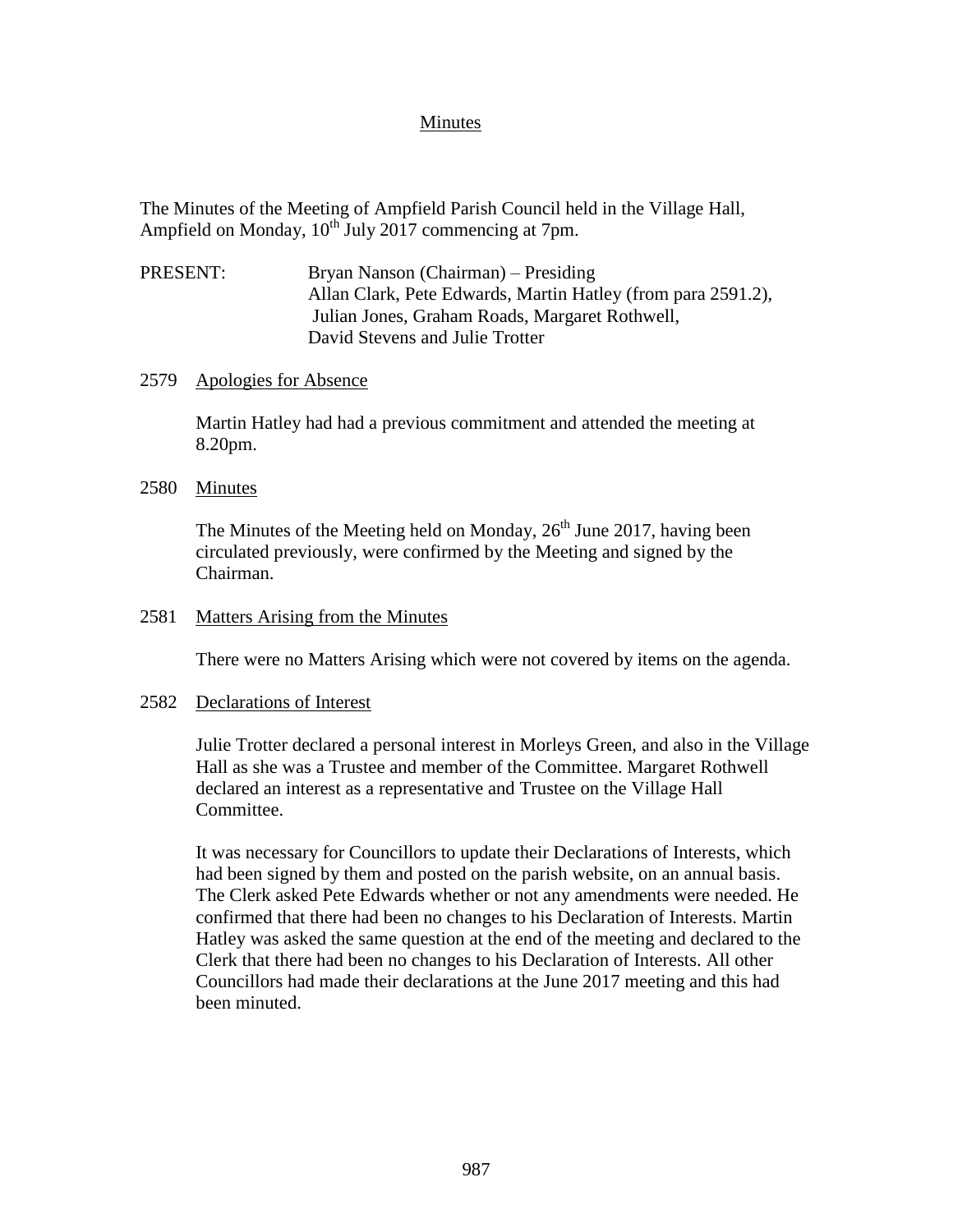## 2583 Public Participation

There were 3 members of the public in attendance for item: Proposal to cancel prohibition of dog walking on the Recreation Ground. Members agreed to bring the item forward on the agenda- see para 2584.1.

# 2584 Ampfield Recreation Ground

## 2584.1 Proposal to cancel prohibition on dog walking

The Chairman adjourned the meeting at 7.03pm and invited members of the public to speak. The trial of allowing people to walk their dogs on the Recreation Ground over the winter months had been successful and had been well received by the community. It had provided a safer place to walk in the darker months and had made it a more social activity. Dog walkers had acted responsibly in clearing up after their pets. The Cricket Club had confirmed that having dogs on the Recreation Ground did not present them with any problems. Council agreed to remove the ban. The "no-dogs" signs would be removed. The meeting was reconvened at 7.07pm.

## 2584.2 Maintenance matters

The northern hedge along the A3090 was overgrown and there were brambles coming over the path. Test Valley Borough Council (TVBC) had been asked to cut it as soon as practicable.

# 2585 Financial Matters

# 2585.1 Accounts for payment, receipts and anticipated expenditure

It was proposed by Julian Jones, and seconded by Graham Roads, that the following accounts be paid:

| HCC - soap dispensers for pavilion<br>HCC - toilet roll holders, soap dispensers for pavilion | 23.54<br>156.82 |
|-----------------------------------------------------------------------------------------------|-----------------|
|                                                                                               |                 |
|                                                                                               |                 |
| Office Expenses - 1st April-10th July 2017                                                    | 71.35           |
| June Salary D Matthews                                                                        | 628.69          |
| June payments HMRC                                                                            | 185.71          |
|                                                                                               | 1,066.11        |
| Payments made between meetings                                                                |                 |
| Allen Build & Development - stage payment pavilion                                            | 11,578.09       |
| Bank fee                                                                                      | 35.00           |
|                                                                                               | 11,613.09       |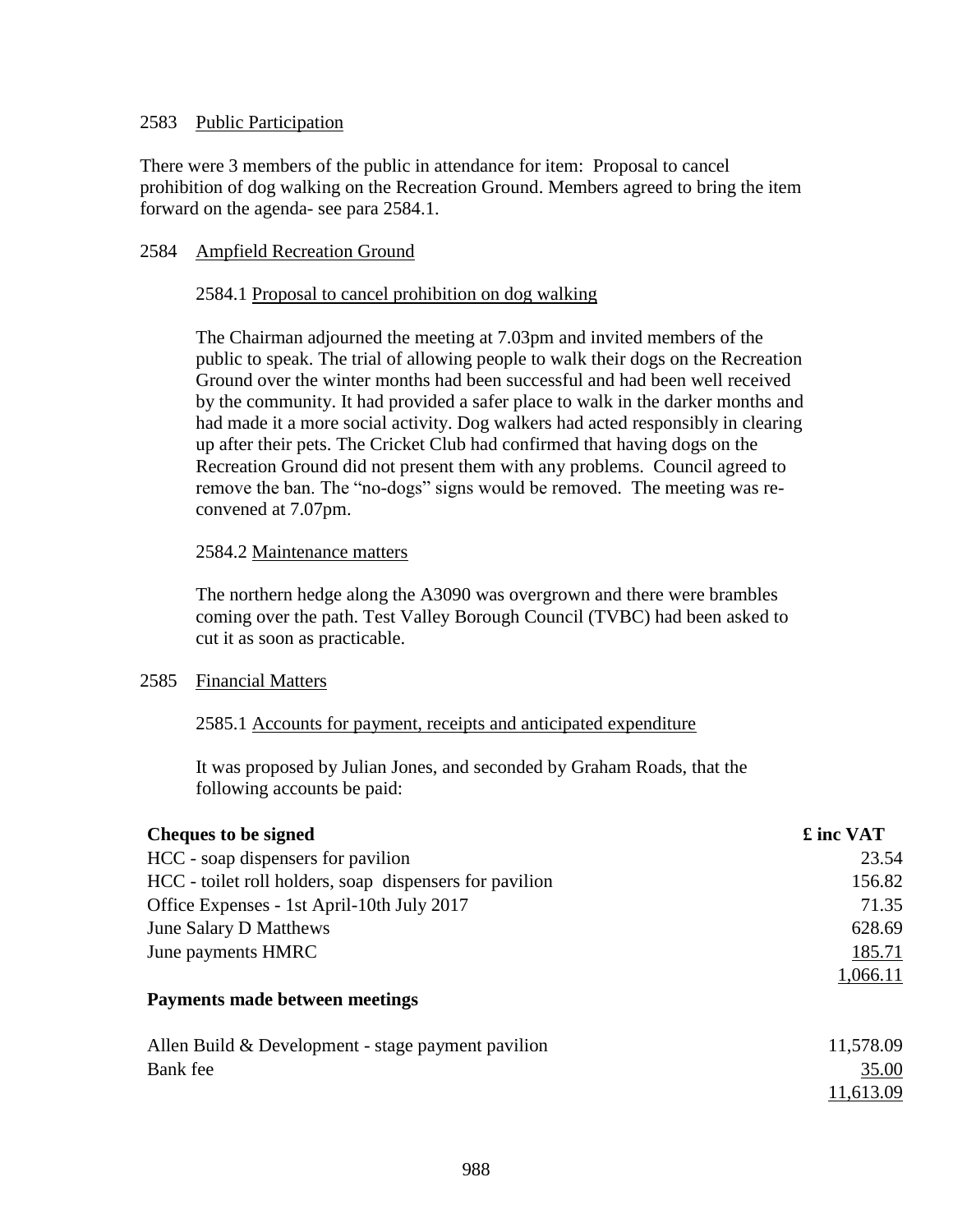Council noted and approved the cheques and payments made between meetings. The largest payments made continued to be the stage payments for the building of the pavilion. The bank statement for June 2017 had been circulated prior to the meeting. Receipts for June had been negligible at  $£2.44$ . The bank accounts on  $10^{th}$  July 2017 stood at £148,420.24 of which £106,541 was intended for payment of ground maintenance of the open spaces at Morleys Green. No budget and actual spreadsheet to end June had been produced as there had been very few transactions since end May and the accounts continued to be dominated by the pavilion construction costs.

## 2586 Morleys Management

#### 2586.1 Allotments

Allotment rental and allocation of plots started from  $1<sup>st</sup>$  April every year. Recent experience had shown that re-allocation of plots could take some weeks to administer during which time vacant plots could become compacted and overgrown as the season got underway. It was agreed, therefore, that renewals would be from 1<sup>st</sup> October from now on. This would mean that changeovers would take place as the growing season came to an end which would reduce the likelihood of temporarily vacant plots becoming a problem. Allotment renewal payments for  $2018/19$  would be due on  $1<sup>st</sup>$  October 2018. Current allotment holders would benefit from a free 6-month period.

## 2586.2 Parking signs

Members were aware that the estimates acquired for 4 parking notice signs had been unexpectedly high and would not be pursued in the immediate future. In the meantime, on-line product offerings would be explored both for the parking signs and for those needed for the change in policy on dog walking on the Recreation Ground. Pete Edwards would take some photos of dog signs used on a neighbouring recreation ground for information.

## 2587 Pavilion progress

Bryan Nanson and Allan Clark had met that day with the builder and the quantity surveyor to discuss progress with the building of the pavilion. It had been disappointing that the electrical supply meter, which was due to be connected in mid-July, would not now be done until  $1<sup>st</sup>$  August: this would cause delays. The target "acceptance date", when the building could be put into use, was now  $8<sup>th</sup>$ August. Prior to that "beneficial occupation", when APC could kit it out and familiarise itself with the building, would be from Monday  $17<sup>th</sup>$  July. The quantity surveyor would provide the insurance valuation certificate and would do a fire risk assessment after which Council would need to install fire extinguishers and organise annual reviews.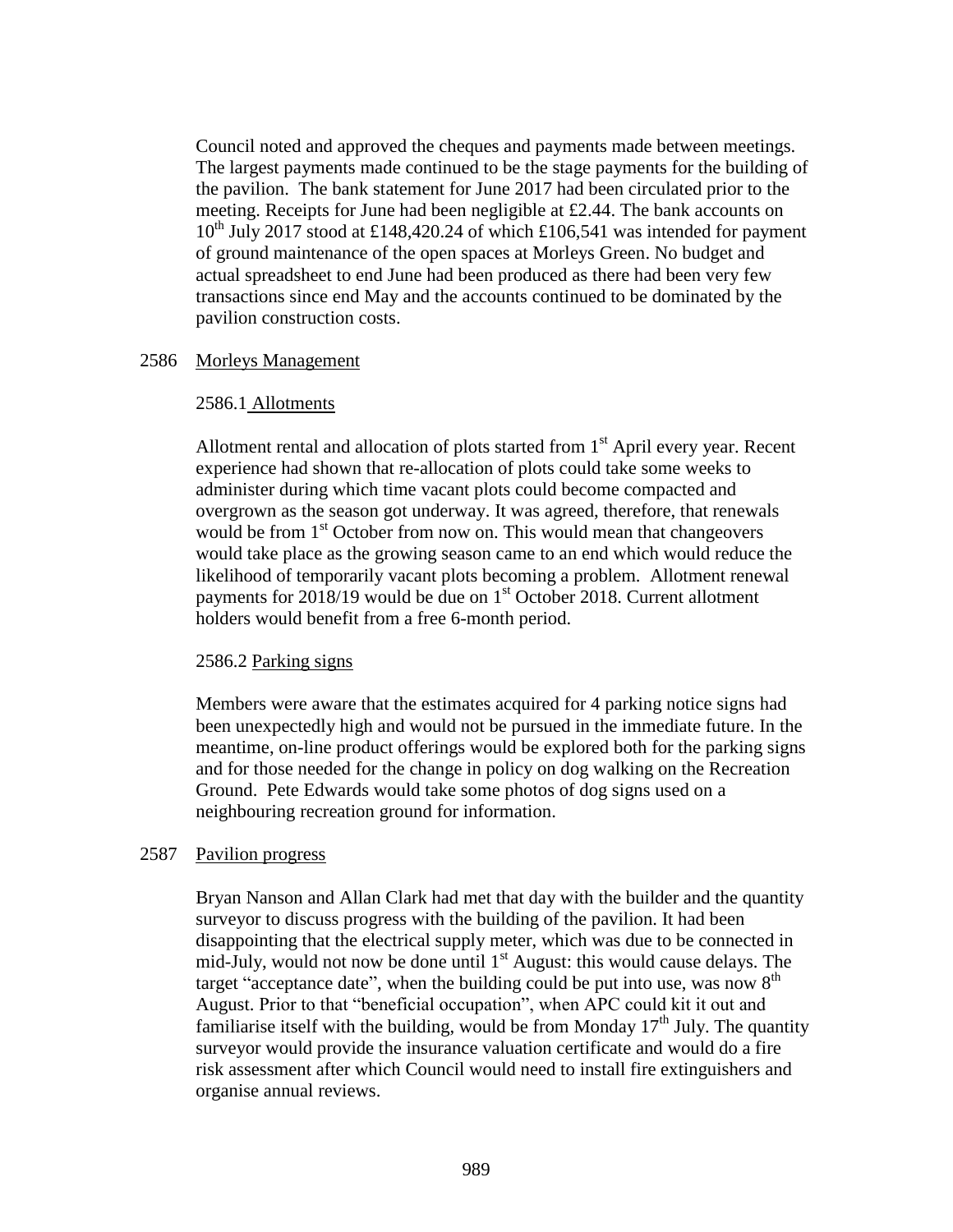The proposed agreement with the White Horse for continued use of its sewerage facilities had not yet been completed. Council would continue to work towards a solution.

## 2588 Electoral Review of Test Valley

Consultation on the Electoral Review of Test Valley would end on 14<sup>th</sup> August 2017. Ampfield Parish Council (APC) had made a submission which argued that The Straight Mile, Crampmoor and part of Jermyns Lane should be in the same ward as Ampfield as they were part of that community. APC's submission about The Straight Mile and Crampmoor had been adopted but detailed evidence in relation to Jermyns Lane had been requested. It was agreed that Bryan Nanson and Allan Clark would put forward more information about that part of the submission. It was noted that only about 6 houses were included in the section of Jermyns Lane in question. Graham Roads would assist with supporting information from the revised VDS.

It was noted that on completion of the electoral review by the Boundary Commission, TVBC would conduct a Community Governance Review which would consider the creation, abolition or amendment to existing boundaries of parish councils and to the number of councillors elected in those parishes.

## 2589 Chapel Wood

# 2589.1 Friends of Chapel Wood & working in the woodland

Further shredding of arisings by a contractor had been organised for the following Tuesday. Council was grateful for the help given by Martin Hatley in having the vandalised signs repaired by his carpenter. About half of the sign posts had been concreted in and the remainder would be done by the next working party if not before. Graham Roads was pleased to report that frogs and newts had been found in the pond. Some advice and a fresh design for the dipping platform had been offered by a resident; these had been gratefully accepted. The design would require a review of the costings of the construction of the dipping platform. It was hoped that the new platform would be built by the end of August.

## 2589.2 Burial Ground

Members noted the agreement made for a former parishioner to be laid to rest in Ampfield Burial Ground when the time came.

## 2590 Highways – traffic calming options

Pete Edwards would prepare and circulate a paper on traffic calming options to Council for consideration at its September 2017 meeting.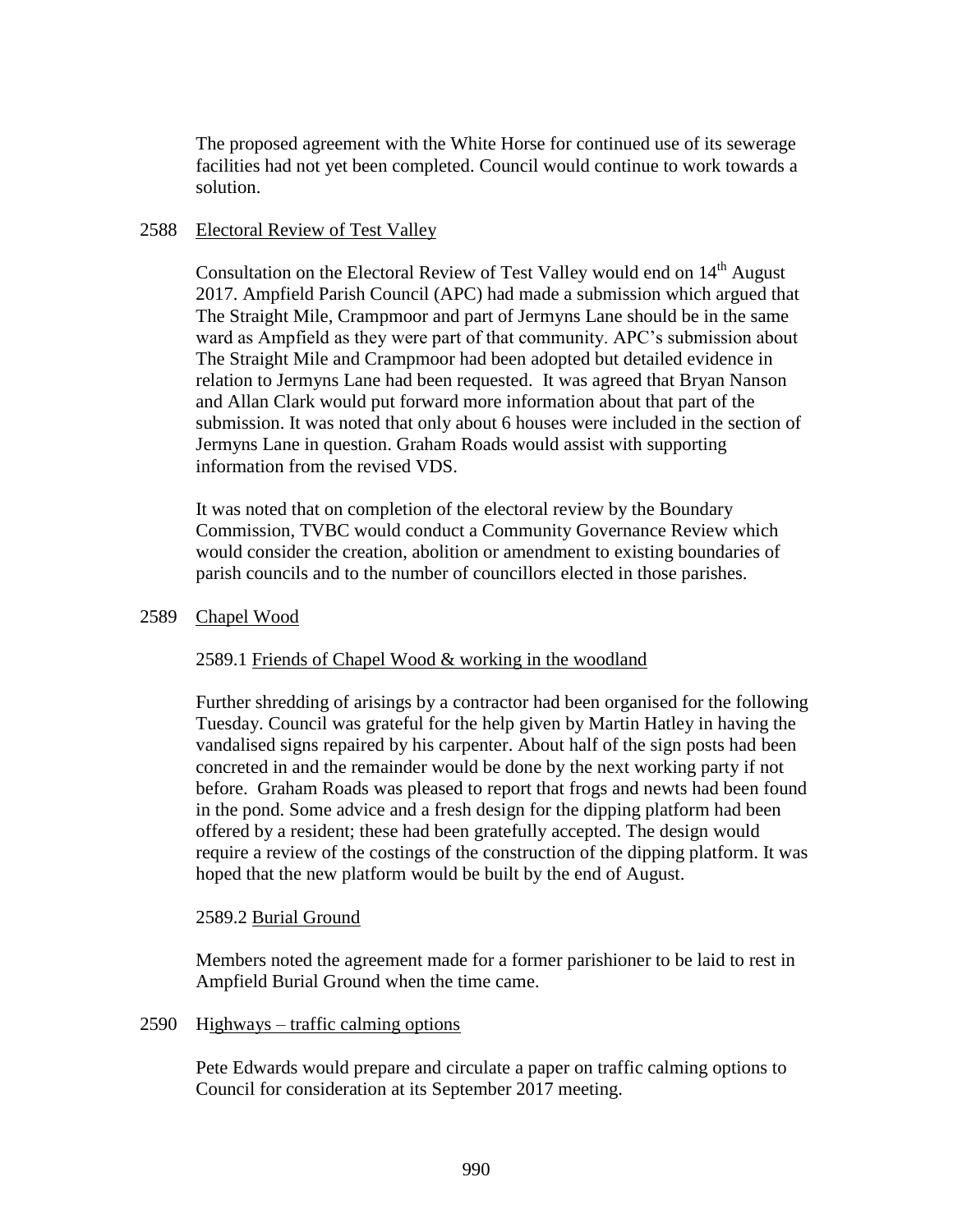## 2591 Planning

## 2591.1 Enforcement matters

Allan Clark had continued to pursue Hampshire County Council (HCC) about the grass verge opposite the Potters Heron. It was understood that only the Highways Department could write to the individual concerned but there appeared to be no obvious progress on that matter. It had been noted, however, that the verge had not been cut recently. Concern remained that there appeared to be more activity on the site than had been given planning permission. Allan Clark would discuss this further with TVBC.

## 2591.2 Planning matters

The next planning meeting had been called for Monday  $17<sup>th</sup>$  July 2017 in the committee room at the Village Hall. The meeting would start early, at 6.30pm, to allow Councillors to also attend the Village Hall Committee meeting at 7pm. The agenda item was the development of Brackenwood, Jermyns Lane. A further planning meeting had been fixed for Monday  $24<sup>th</sup>$  July 2017at 7pm in the main hall to consider the proposed Care Village at the Former North Hill Sawmill Yard, Baddesley Road.

# 2591.3 Village Design Statement (VDS)

Good progress had been made with the review of the VDS. The text in preliminary form had been done subject to proof reading; the planning guidance section needed to be completed. These tasks were expected to be finished in the next weeks when team members became available. Appropriate photographs needed to be identified and some aerial shots taken.

# 2592 Reports from Committees & Portfolio Holders

Pete Edwards would attend a Transport Forum on Wednesday 12<sup>th</sup> July 2017. A representative from Stagecoach would be present which would provide an opportunity to ask about the future of routes in and around the parish. The new Parish Lengthsman was due on 19<sup>th</sup> July 2017. The work schedule would concentrate this time on tasks in the Flexford, Hocombe & Hookwater areas.

## 2593 Correspondence & Communications

A list of items received on paper and electronically is at Annex A

## 2594 Test Valley Borough Council

Martin Hatley advised that there was nothing new to report.